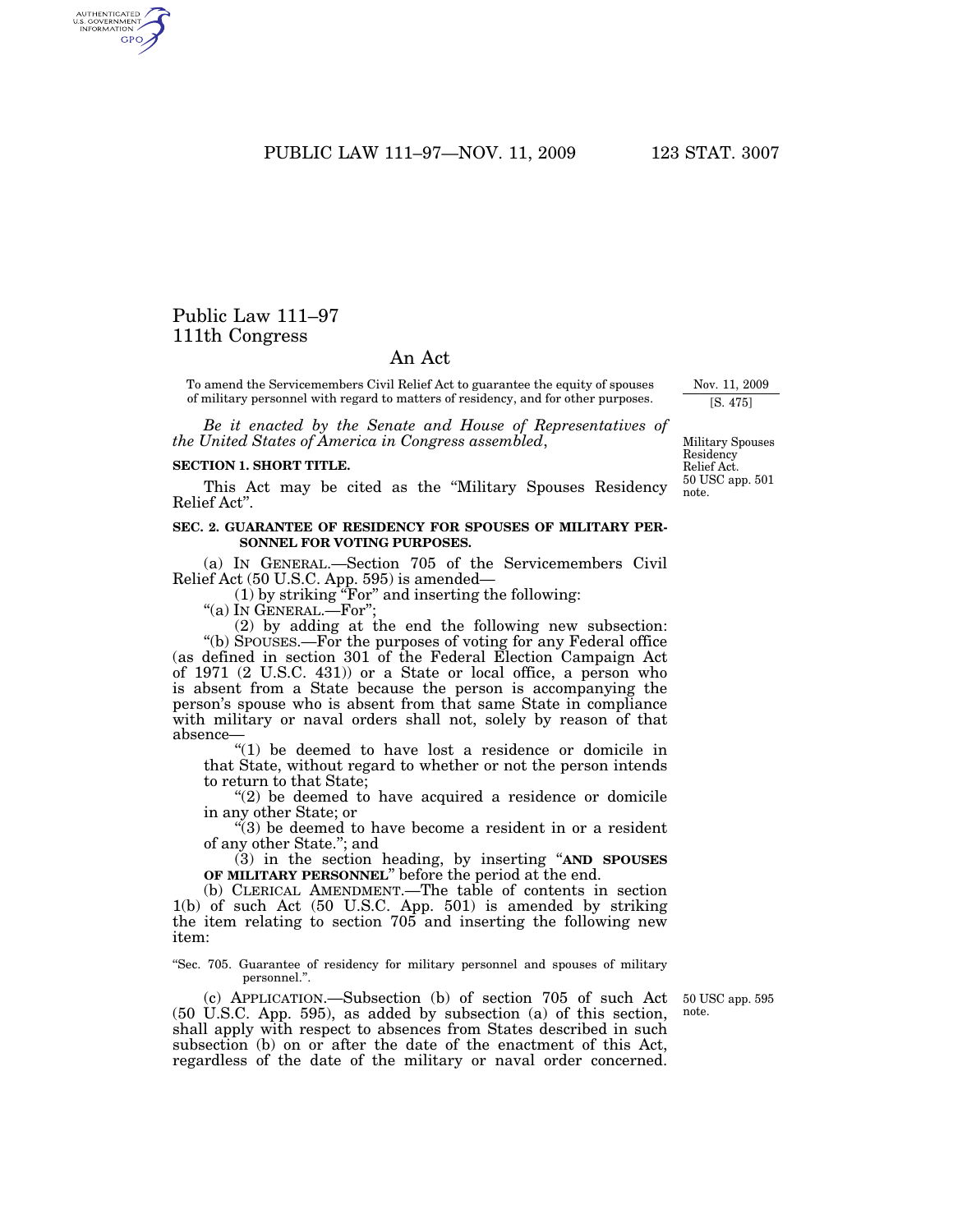#### **SEC. 3. DETERMINATION FOR TAX PURPOSES OF RESIDENCE OF SPOUSES OF MILITARY PERSONNEL.**

(a) IN GENERAL.—Section 511 of the Servicemembers Civil Relief Act (50 U.S.C. App. 571) is amended—

 $(1)$  in subsection  $(a)$ —

(A) by striking ''A servicemember'' and inserting the following:

''(1) IN GENERAL.—A servicemember''; and

(B) by adding at the end the following:

"(2) SPOUSES.— $\overline{A}$  spouse of a servicemember shall neither lose nor acquire a residence or domicile for purposes of taxation with respect to the person, personal property, or income of the spouse by reason of being absent or present in any tax jurisdiction of the United States solely to be with the servicemember in compliance with the servicemember's military orders if the residence or domicile, as the case may be, is the same for the servicemember and the spouse.'';

(2) by redesignating subsections (c), (d), (e), and (f) as subsections  $(d)$ ,  $(e)$ ,  $(f)$ , and  $(g)$ , respectively;

(3) by inserting after subsection (b) the following new subsection:

''(c) INCOME OF A MILITARY SPOUSE.—Income for services performed by the spouse of a servicemember shall not be deemed to be income for services performed or from sources within a tax jurisdiction of the United States if the spouse is not a resident or domiciliary of the jurisdiction in which the income is earned because the spouse is in the jurisdiction solely to be with the servicemember serving in compliance with military orders."; and

(4) in subsection (d), as redesignated by paragraph (2)—  $(A)$  in paragraph  $(1)$ , by inserting "or the spouse of a servicemember'' after ''The personal property of a service-

member''; and (B) in paragraph (2), by inserting "or the spouse's" after ''servicemember's''.

50 USC app. 571 note.

(b) APPLICATION.—Subsections (a)(2) and (c) of section 511 of such Act (50 U.S.C. App. 571), as added by subsection (a) of this section, and the amendments made to such section 511 by subsection  $(a)(4)$  of this section, shall apply with respect to any return of State or local income tax filed for any taxable year beginning with the taxable year that includes the date of the enactment of this Act.

### **SEC. 4. SUSPENSION OF LAND RIGHTS RESIDENCY REQUIREMENT FOR SPOUSES OF MILITARY PERSONNEL.**

(a) IN GENERAL.—Section 508 of the Servicemembers Civil Relief Act (50 U.S.C. App. 568) is amended in subsection (b) by inserting "or the spouse of such servicemember" after "a servicemember in military service''.

(b) APPLICATION.—The amendment made by subsection (a) shall apply with respect to servicemembers in military service (as defined

50 USC app. 568 note.